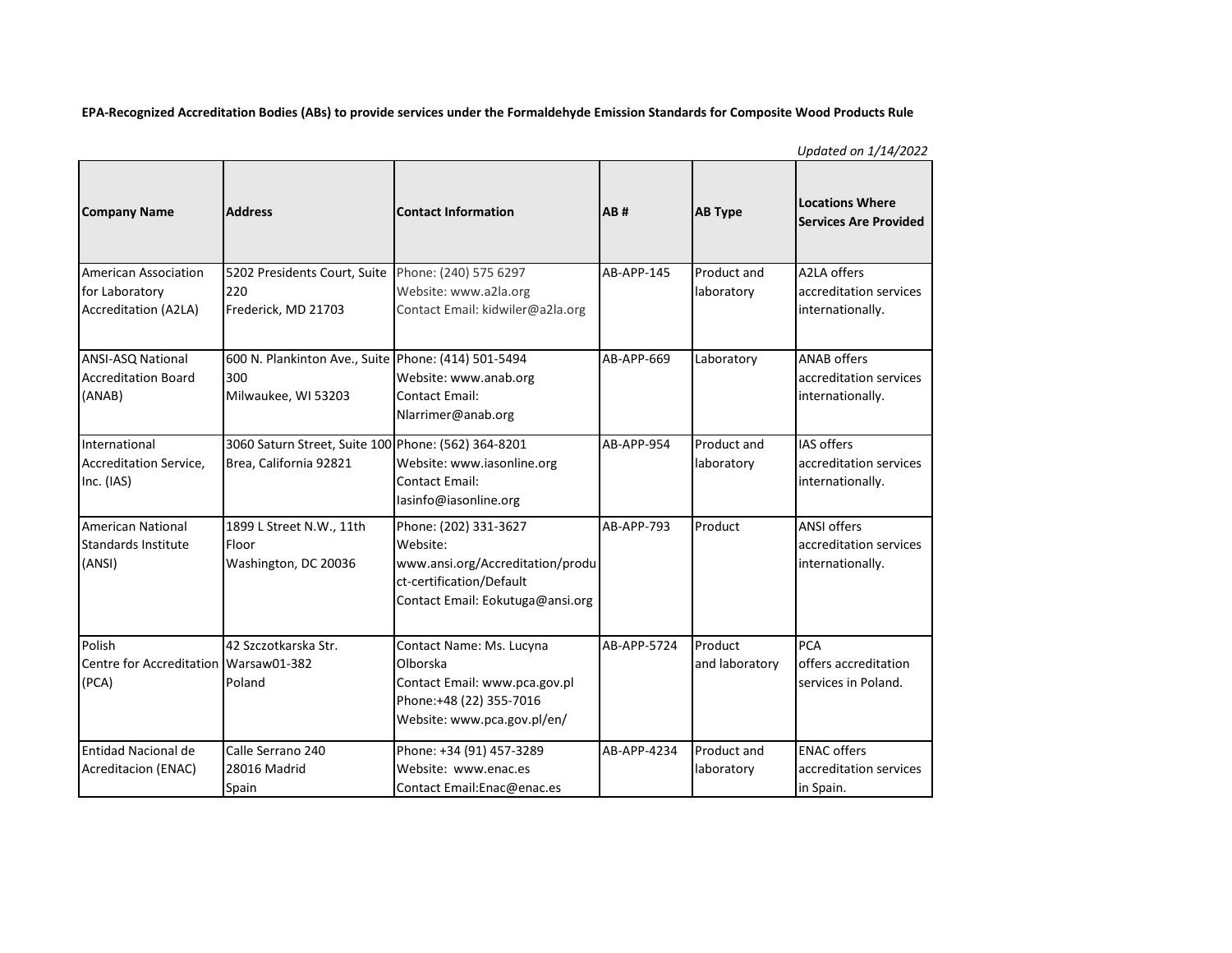| <b>Company Name</b>                                                                                      | <b>Address</b>                                                                                   | <b>Contact Information</b>                                                                                     | <b>AB#</b>   | <b>AB Type</b>            | Locations Where<br><b>Services Are Provided</b>                   |
|----------------------------------------------------------------------------------------------------------|--------------------------------------------------------------------------------------------------|----------------------------------------------------------------------------------------------------------------|--------------|---------------------------|-------------------------------------------------------------------|
| Deutsche<br>Akkreditierungsstelle<br>GmbH (DAkkS)                                                        | Spittelmarkt 10<br>10117 Berlin<br>Germany                                                       | Phone: +49 (30) 6705919-22<br>Website: www.dakks.de<br>Contact Email:<br>Annabel.brewka@dakks.de               | AB-APP-5850  | Product and<br>laboratory | <b>DAkkS offers</b><br>accreditation services<br>internationally. |
| China National<br>Accreditation Service for Dongcheng District<br><b>Conformity Assessment</b><br>(CNAS) | No. 8 Nanhuashi Street.<br>100062 Beijing<br>China                                               | Phone: 86-10-87928550<br>Website: www.cnas.org.cn<br>Contact Name: Rui Cao<br>Contact Email: tsca@cnas.org.cn  | AB-APP-4907  | Product and<br>laboratory | CNAS offers<br>accreditation services<br>internationally.         |
| <b>Hong Kong</b><br><b>Accreditation Services</b><br>(HKAS)                                              | 36th Floor, Immigration<br>Tower<br>7 Gloucester Rd., Wan Chai<br>Hong Kong                      | Phone: +852 28294808<br>Website: www.hkas.gov.hk<br>Contact Email: Cwho@itc.gov.hk                             | AB-APP-6989  | Product and<br>laboratory | <b>HKAS offers</b><br>accreditation services<br>in Hong Kong.     |
| <b>Czech Accreditation</b><br>Institute (CAI)                                                            | Olsanska 54/3<br>130 00 Prague 3<br>Czech Republic                                               | Contact Name: Milan Svoboda<br>Contact Email: SvobodaM@cai.cz<br>Phone: +420 272096 208 Website:<br>www.cai.cz | AB-APP-13061 | Product and<br>laboratory | CAI offers<br>accreditation services<br>in the Czech Republic.    |
| Komite Akreditasi<br>Nasional (KAN)                                                                      | <b>Gedung Menara Thamrin</b><br>Level 11<br>JI, MH, Thamrin Kay, 3<br>Jakarta 10340<br>Indonesia | Phone: +6221 39830352<br>Website: www.kan.or.id<br>Contact Email: Kan-pac-<br>iaf@bsn.go.id                    | AB-APP-24490 | Product and<br>laboratory | <b>KAN offers</b><br>accreditation services<br>in Indonesia.      |
| <b>ACCREDIA</b> (Italian<br>National Accreditation<br>Body)                                              | Via Guglielmo Saliceto 7/9<br>Roma 00161<br>Italy                                                | Phone: +39 349 1208608<br>Website: www.accredia.it<br>Contact Email:<br>m.zanardi@accredia.it                  | AB-APP-77905 | Product and<br>laboratory | <b>ACCREDIA offers</b><br>accreditation services<br>in Italy.     |